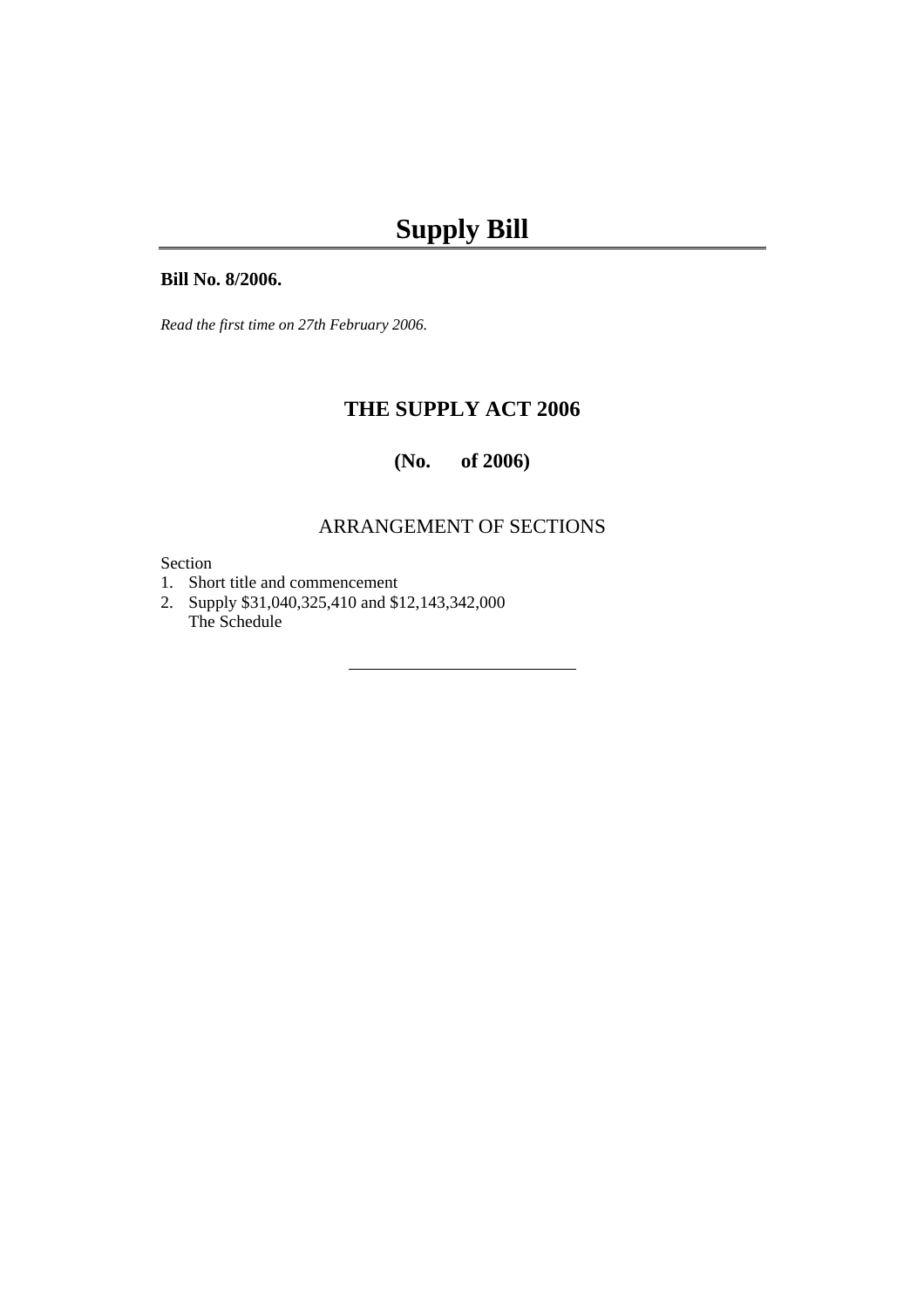### A BILL

### *intituled*

An Act to provide for the issue from the Consolidated Fund and the Development Fund of the sums necessary to meet the estimated expenditure for the financial year 1st April 2006 to 31st March 2007.

Be it enacted by the President with the advice and consent of the Parliament of Singapore, as follows: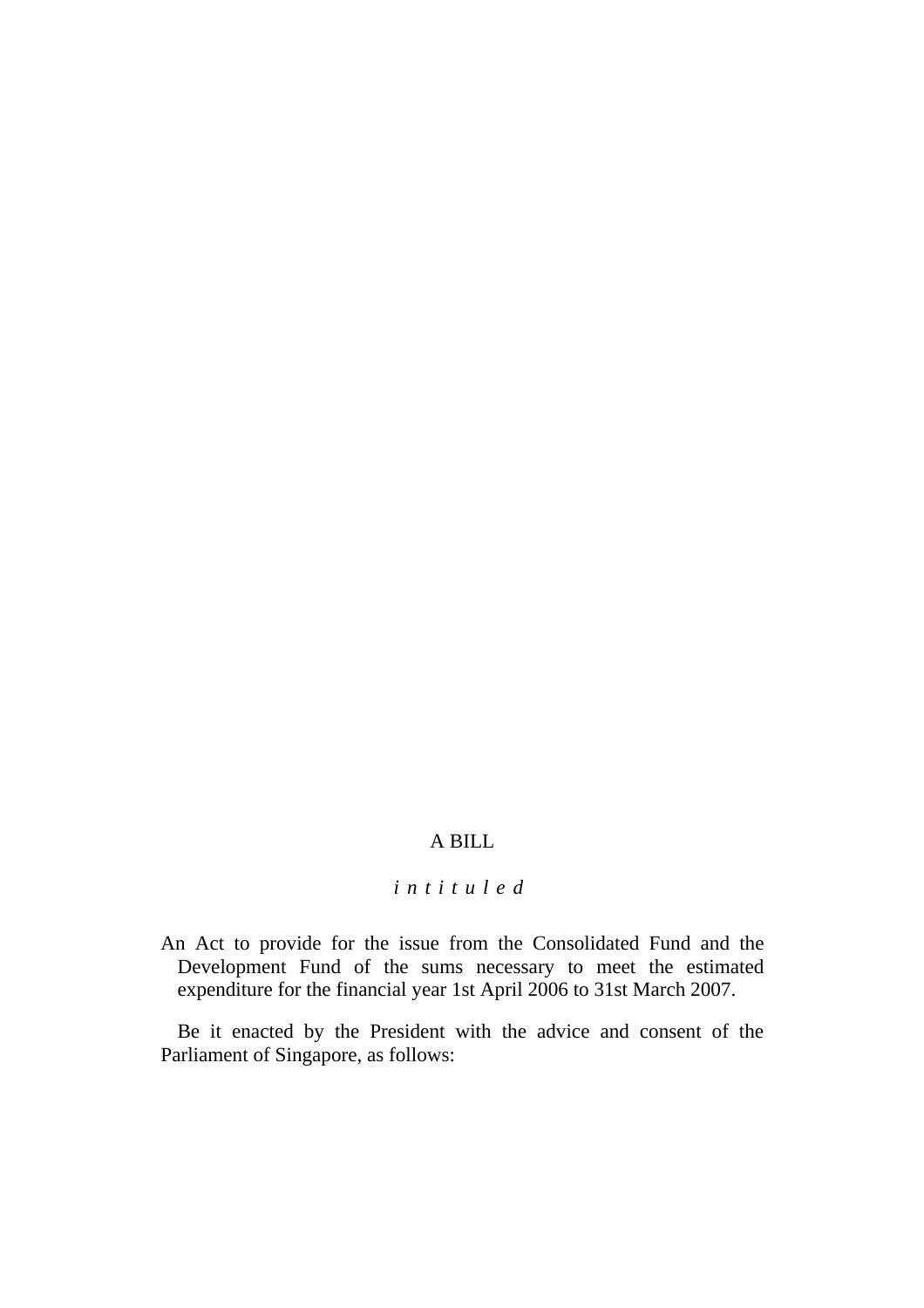### **Short title and commencement**

**1.** This Act may be cited as the Supply Act 2006 and shall come into operation on 1st April 2006.

#### **Supply \$31,040,325,410 and \$12,143,342,000**

<sup>5</sup>**2.**—(1) A sum not exceeding \$31,040,325,410 is hereby authorised to be issued from the Consolidated Fund for the period from 1st April 2006 to 31st March 2007.

(2) A sum not exceeding \$12,143,342,000 is hereby authorised to be issued from the Development Fund for the period from 1st April 2006 to 10 31st March 2007.

(3) The sums specified in subsections (1) and (2) are hereby appropriated for the purposes of the Heads of Expenditure specified in the Schedule.

#### THE SCHEDULE

| Head        | Title                                                        |           | Appropriation<br>from<br>Consolidated<br>Fund | Appropriation<br>from<br>Development<br>Fund | Total<br>Appropriations |
|-------------|--------------------------------------------------------------|-----------|-----------------------------------------------|----------------------------------------------|-------------------------|
|             |                                                              |           | \$                                            | \$                                           | \$                      |
| B           | Attorney-<br>General's<br>Chambers                           | .         | 52,389,580                                    | 760,000                                      | 53,149,580              |
| $\mathbf C$ | Auditor-General's<br>Office                                  | $\ddotsc$ | 12,771,780                                    | 265,200                                      | 13,036,980              |
| D           | <b>Cabinet Office</b>                                        |           | 655,780                                       | 12,000                                       | 667,780                 |
| E           | Judicature                                                   | .         | 86,571,970                                    | 15,886,500                                   | 102,458,470             |
| $\mathbf F$ | Parliament                                                   |           | 25,532,770                                    | 1,827,100                                    | 27,359,870              |
| G           | Presidential<br>Councils                                     |           | 688,010                                       |                                              | 688,010                 |
| I           | Ministry of<br>Community<br>Development,<br>Youth and Sports |           | 973,714,450                                   | 66,109,400                                   | 1,039,823,850           |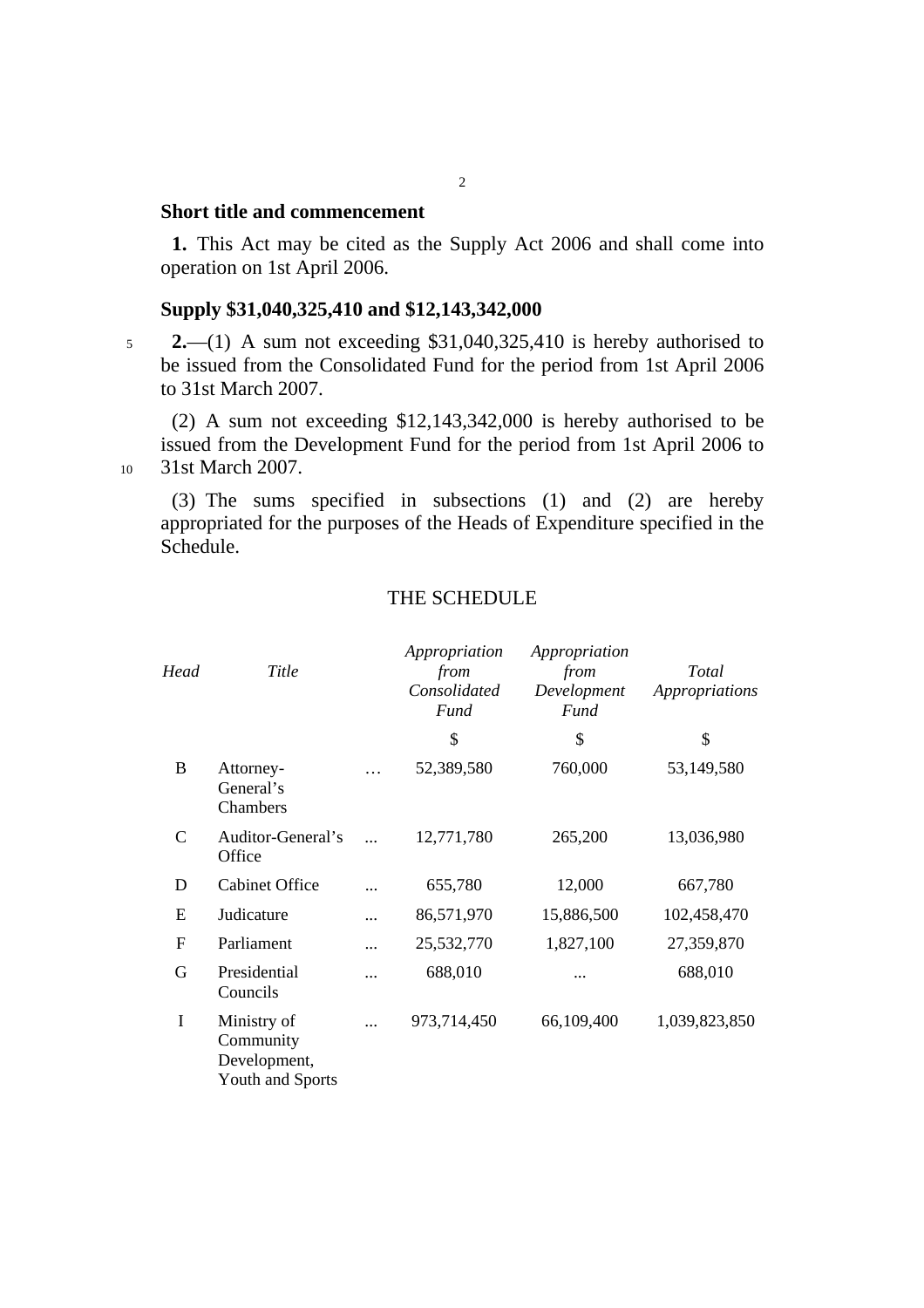| Head           | Title                                                         |           | Appropriation<br>from<br>Consolidated<br><b>Fund</b> | Appropriation<br>from<br>Development<br><b>Fund</b> | Total<br><b>Appropriations</b> |
|----------------|---------------------------------------------------------------|-----------|------------------------------------------------------|-----------------------------------------------------|--------------------------------|
|                |                                                               |           | \$                                                   | \$                                                  | \$                             |
| $\bf J$        | Ministry of<br>Defence                                        |           | 9,691,055,520                                        | 355,000,000                                         | 10,046,055,520                 |
| $\bf K$        | Ministry of<br>Education                                      | $\cdots$  | 6,357,008,690                                        | 609,161,400                                         | 6,966,170,090                  |
| L              | Ministry of the<br>Environment and<br><b>Water Resources</b>  |           | 440,608,750                                          | 613,946,500                                         | 1,054,555,250                  |
| $\mathbf{M}$   | Ministry of<br>Finance                                        | $\cdots$  | 451,490,950                                          | 109,450,900                                         | 560,941,850                    |
| $\mathbf N$    | Ministry of<br>Foreign Affairs                                |           | 257,379,160                                          | 85,667,000                                          | 343,046,160                    |
| $\overline{O}$ | Ministry of Health                                            | $\cdots$  | 1,809,997,570                                        | 200,371,800                                         | 2,010,369,370                  |
| $\mathbf P$    | Ministry of Home<br><b>Affairs</b>                            | $\ddotsc$ | 1,988,936,750                                        | 427,021,700                                         | 2,415,958,450                  |
| Q              | Ministry of<br>Information,<br>Communications<br>and the Arts |           | 384,246,650                                          | 161,228,300                                         | 545,474,950                    |
| $\mathbf R$    | Ministry of Law                                               |           | 129,543,390                                          | 98,863,800                                          | 228,407,190                    |
| S              | Ministry of<br>Manpower                                       | .         | 202,512,230                                          | 47,335,900                                          | 249,848,130                    |
| T              | Ministry of<br>National<br>Development                        |           | 672,459,270                                          | 3,115,198,400                                       | 3,787,657,670                  |
| U              | Prime Minister's<br>Office                                    | $\ddotsc$ | 163,875,010                                          | 62,180,700                                          | 226,055,710                    |
| $\mathbf V$    | Ministry of Trade<br>and Industry                             |           | 457,397,860                                          | 4,379,748,000                                       | 4,837,145,860                  |

3